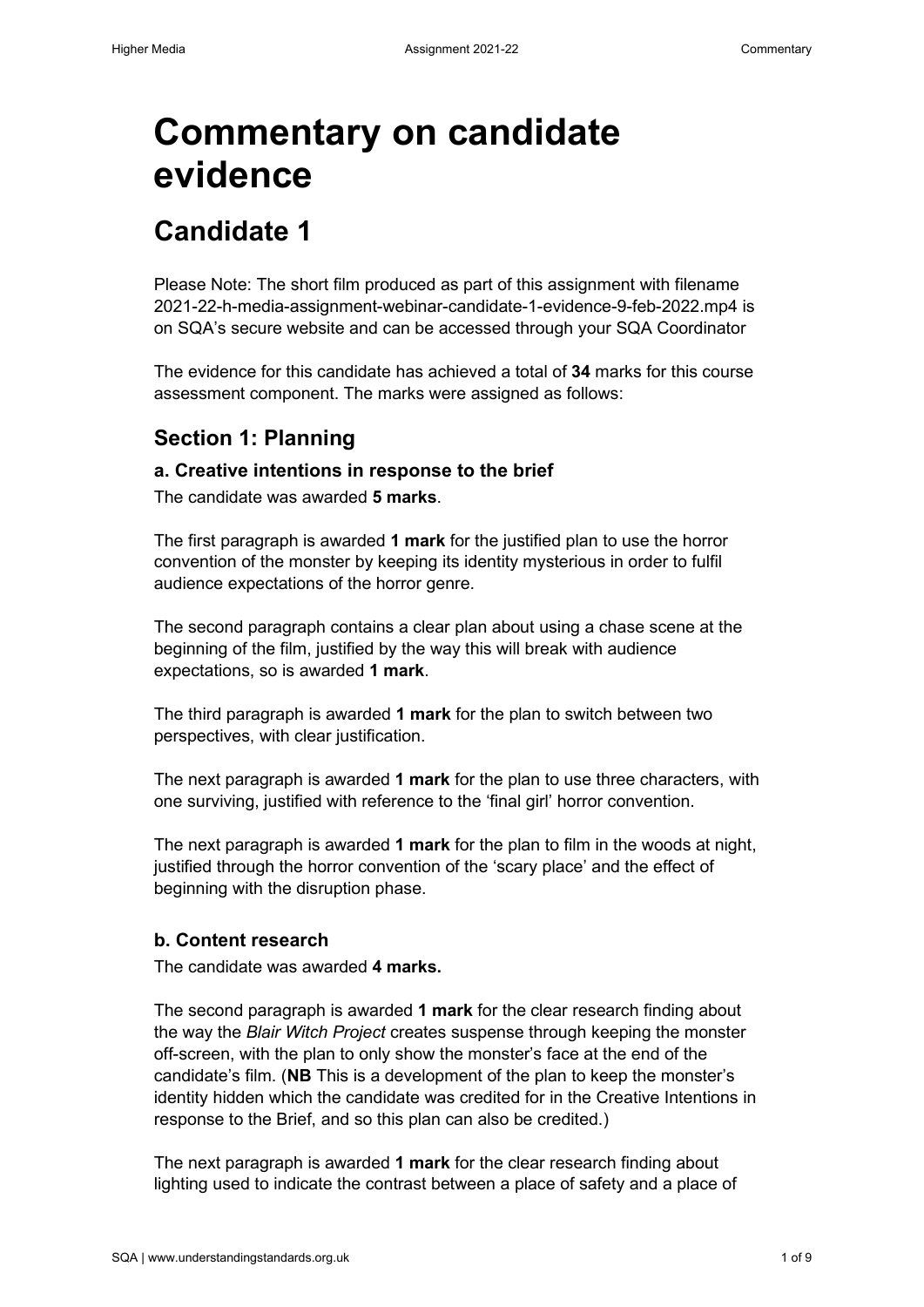danger and the plan to use a similar effect when the main character first encounters the monster.

The next paragraph is awarded **1 mark** for the clear research finding about the way Pennywise singles out victims and the plan to create a similar connection between the monster and the main character in order to increase the sense of danger.

The final paragraph is awarded **1 mark** for the clear research finding about the use of darkness in *It Chapter 2* justifying the plan to use darkness to add to the ominous atmosphere when filming in the woods.

**NB** the first paragraph was not awarded a mark because although there is a clear research finding, the plan to film in the woods at night is not developed in any way from the plan to film in that location that was already credited in the candidate's first section *Creative intentions in response to the brief*.

### **c. Production role(s) / Institutional context research**

The candidate was awarded **5 marks.** 

The first paragraph is awarded **2 marks**: 1 for the research into copyright law that is used to justify the candidate's plan for creating their own music. The second mark is awarded for the development of this plan relating to how the music will be used in a specific shot.

**1 mark** is awarded for the plan to create a piece of piano music in a minor key, with clear justification looking at the role of sound designer/composer.

**1 mark** is awarded for the simplistic plans about directing and editing that are discussed in paragraphs 3 and 4.

**1 mark** is awarded for the research into the role of location scout and the plan to use the specific location of Cornbank woods.

**NB** the final paragraph contains no clear plan and so could not be credited, but the candidate has already been awarded the maximum 5 marks for this section.

### **d. Audience research**

The candidate was awarded **3 marks.** 

**1 mark** is awarded for the plan to use distorted music to highlight the villain's character, justified by clear audience research.

The next paragraph is awarded **1 mark** for the plan to use first person perspective, which is justified by clear audience research. (**NB** While this plan is similar to the plan to use two different perspectives which was credited in the *Creative intentions in response to the brief*, this plan is further developed through the idea of the character scanning the landscape, and so can be credited.)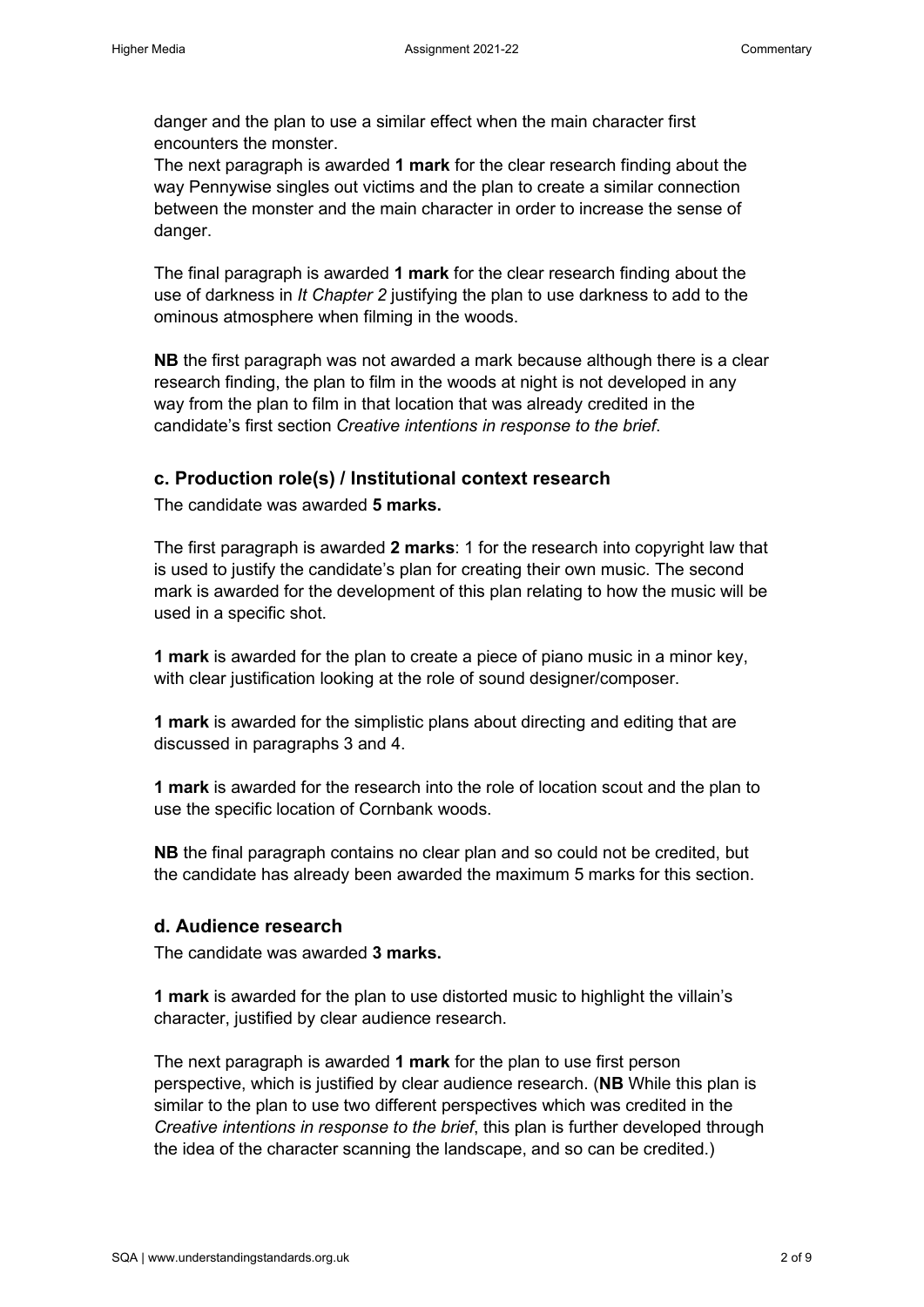The final paragraph is awarded **1 mark** for the plan to have two characters, with the villain surviving rather than the hero, justified through clear audience research.

**NB** the first and third paragraphs are not credited because their plans are repetitive and do not sufficiently develop the plans for the villain and the setting which have already been credited earlier in the assignment.

### **Section 2: Development**

### **a. Evaluation of process**

The candidate was awarded **6 marks**.

There is an evaluative comment on the software the candidate used to edit their film.

There are evaluative comments on the effectiveness with which the candidate responded to the public health restrictions put in place by the government.

There are evaluative comments about how well the candidate carried out their role as composer.

There is an evaluative comment on how the candidate dealt with problems in their role as camera operator.

There is an evaluative statement in the final paragraph about how well the candidate's reworking of their film idea allowed them to capture the character's feelings.

There is a range of evaluative comments but no developed points of evaluation.

Because of the range and consistency of evaluative comments, and the clear focus throughout on relevant production roles and institutional contexts, the script is awarded the higher mark in the 5-6 band.

### **b. Evaluation of content**

The candidate was awarded **11 marks.** 

The first paragraph explains the effect of framing and colour early in the film.

The second paragraph continues the explanation of the effects of framing and colour, and there is a brief evaluative statement about how these convey emotion.

The third paragraph explains the effect of further camera shots and use of colour. The fourth paragraph explains the effect of repetition in the film, and there is a brief evaluative statement about how this makes the film more relatable to the audience.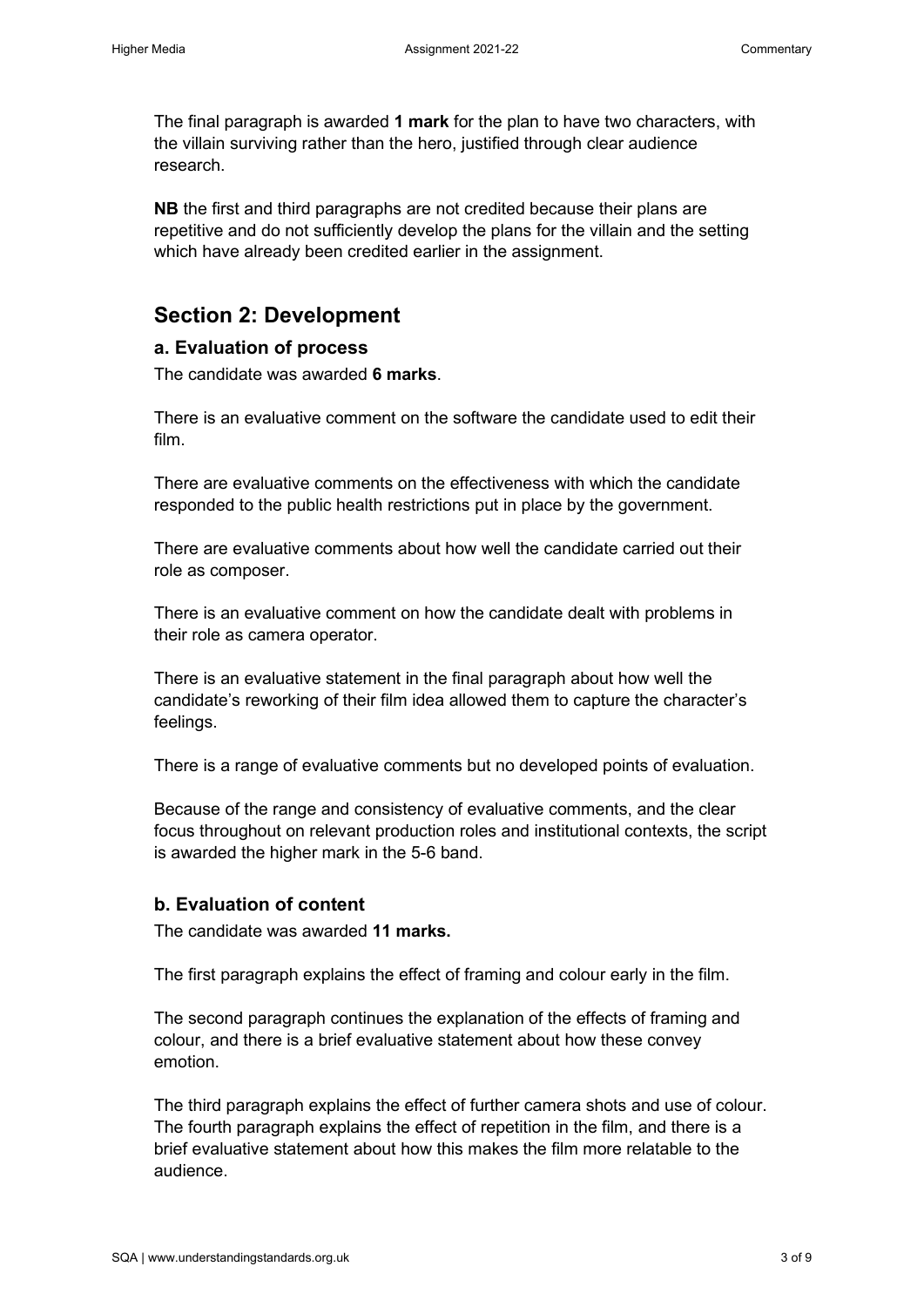The final paragraph explains the effect of the wide shot with slow zoom that is used at the end of the film, with a brief evaluative statement.

The combination of the written response and the finished content conveys a consistent technical understanding of how to combine a range of codes to achieve creative intentions, however there are only a few brief evaluative statements, so the script was awarded the lower mark in the 11-12 band.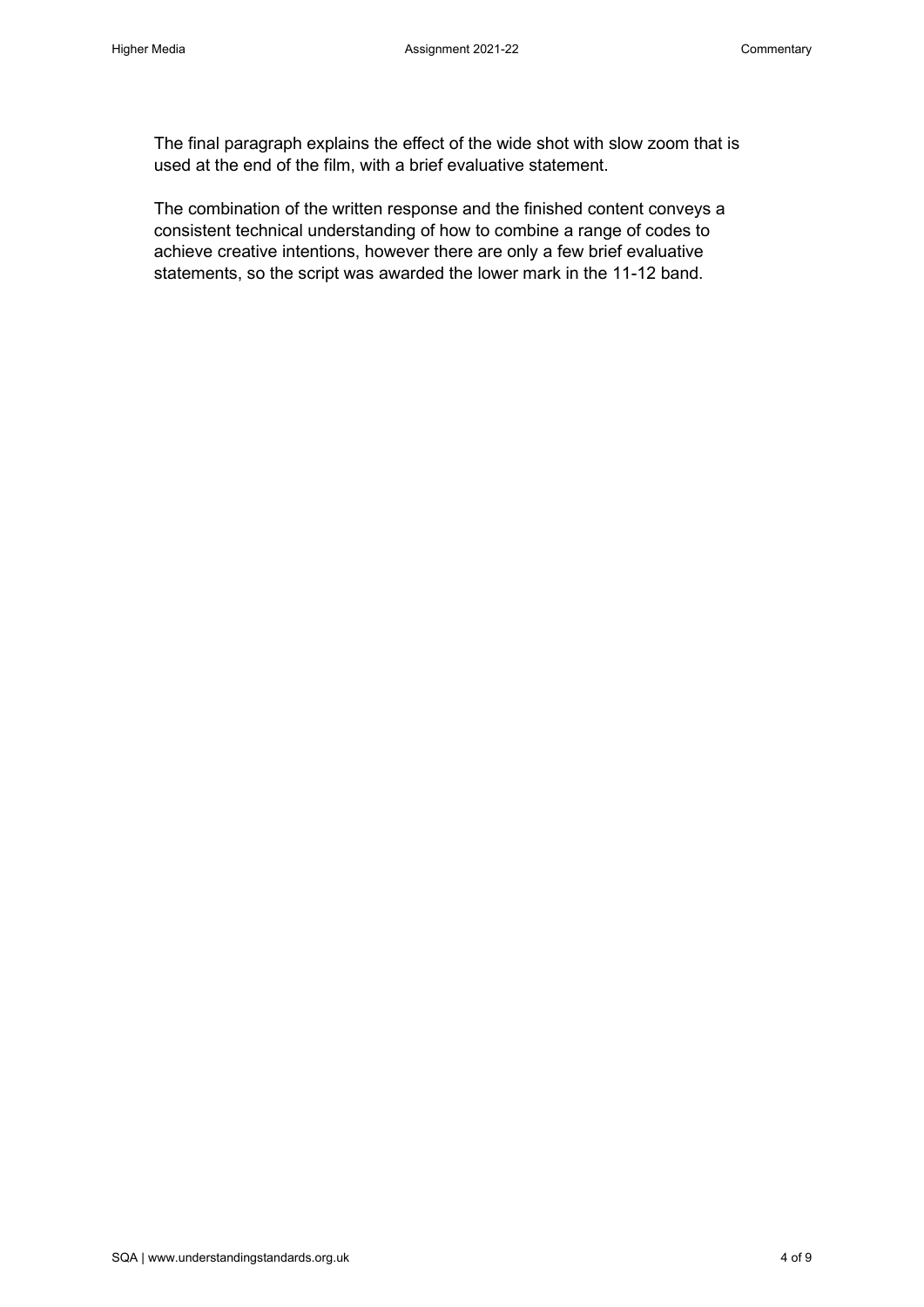# **Candidate 2**

Please Note: The short film produced as part of this assignment with filename is 2021-22-h-media-assignment-webinar-candidate-2-evidence-9-feb-2022.mov is on SQA's secure website and can be accessed through your SQA Coordinator

The evidence for this candidate has achieved a total of **48** marks for this course assessment component. The marks were assigned as follows:

## **Section 1: Planning**

### **a. Creative intentions in response to the brief**

The candidate was awarded **5 marks**.

**1 mark** is awarded for the specific plan to appeal to the target audience of teenage girls by including the relationship between two teenage sisters.

**1 mark** is awarded for the plan to achieve the purpose of the trailer by including the running girl to intrigue the audience.

**1 mark** is awarded for the detailed plan around switching from non-diegetic music to diegetic sound/dialogue.

**1 mark** is awarded for the specific plans around the location of the woods, with the justification of creating tension.

**1 mark** is awarded for the specific plans relating to the use of music with drums to get the audience's blood pumping.

### **b. Content research**

The candidate was awarded **5 marks.** 

**1 mark** is awarded for the clear research finding about how flashlights are used in the 'Alone' trailer which then inspires the plan to use a flashlight which will blind the audience.

**1 mark** is awarded for the detailed research finding about the font used in 'The Walking Dead' to establish the apocalyptic genre followed by a simple plan to use a similar font for the film title.

**1 mark** is awarded for the research finding about survival films with characters looking dirty leading to more detailed plans for the character's tuggy hair and worn-out appearance.

**1 mark** is awarded for the research finding about the use of weapons in 'The Walking Dead' justifying the plan to borrow a plastic gun and include a scene where the character is getting ready to fight.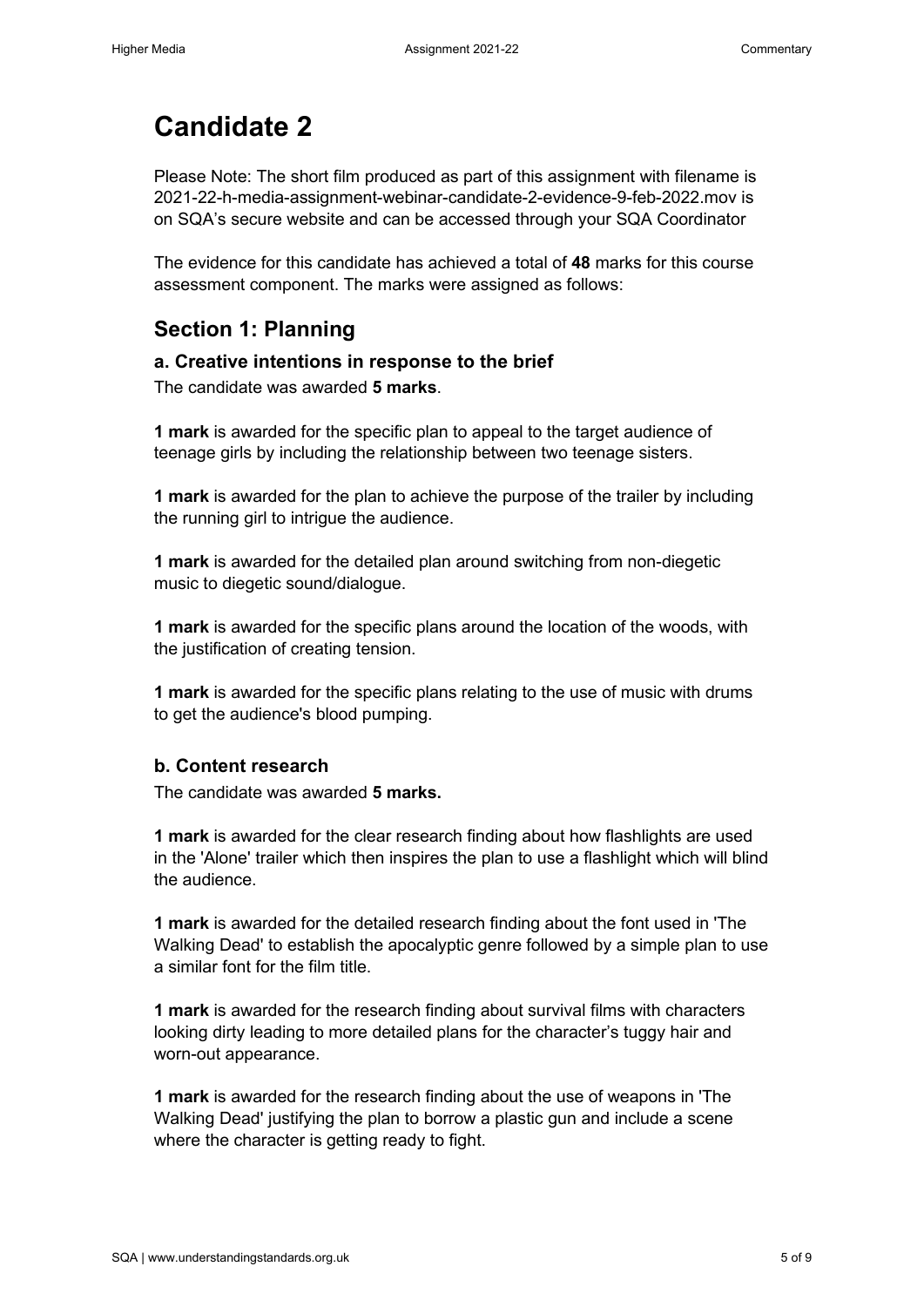**1 mark** is awarded for the research finding about an antagonist having a group of supporters, putting the main character at a disadvantage, and relating this to a specific plan to include a scene where the main character has to confront a group of enemies on her own.

### **c. Production role(s) / Institutional context research**

The candidate was awarded **5 marks.** 

**1 mark** is awarded for the detailed planning around how to create the correct 'dirty and unkept' look for the character through research on YouTube, buying products from the pound shop and practising in advance.

**1 mark** is awarded for the research into music copyright with the finding that it allows use of the specific song required in an educational context.

**1 mark** is awarded for detailed research findings about the legal restrictions for using children as actors, with related plans to accommodate the legal requirements.

**1 mark** is awarded for the research findings relating to the government's Covid-19 restrictions in force at the time, and related plans to ensure the restrictions are adhered to.

**1 mark** is awarded for the research findings relating to the BBFC regulations for a PG certificate, followed by the justified plan to negotiate a higher certificate to allow for a specific scene in the film.

### **d. Audience research**

The candidate was awarded **5 marks.** 

**1 mark** is awarded for the plan to use an alternative location such as an abandoned building alongside the central location of the woods, justified by clear audience research.

**1 mark** is awarded for the detailed plans to reduce the amount of gore in the appearance of the zombies when compared to 'The Walking Dead' in response to audience research suggesting the series is too gory.

**1 mark** is awarded for the specific plans to clearly establish the relatable emotions of fear and sadness in the main character to make audiences sympathise with her.

**1 mark** is awarded for the plan to appeal to a wider audience by including specific scenes based on research that suggested some members of the audience preferred intense scenes whilst others preferred scenes about the character's emotions.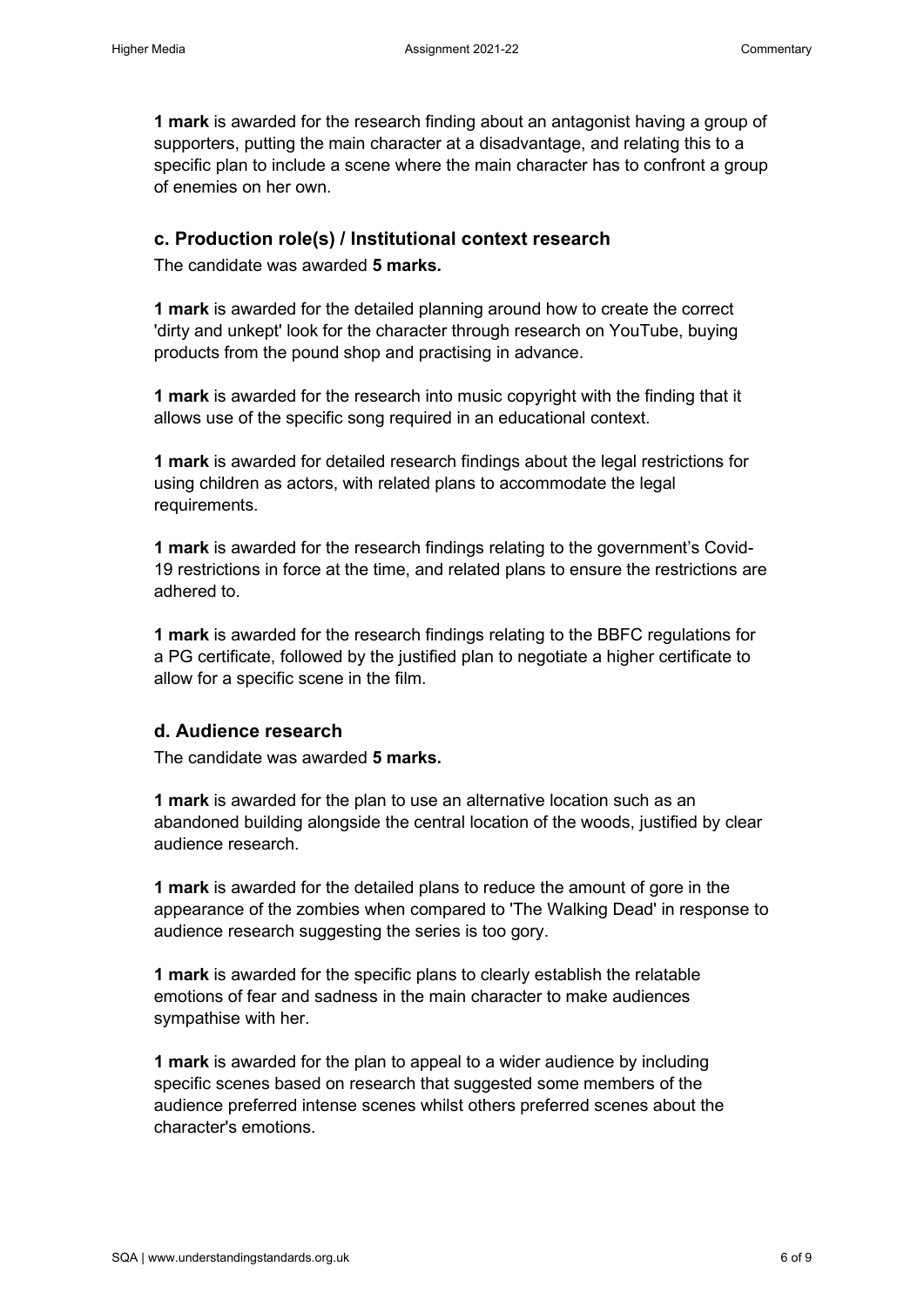**1 mark** is awarded for the plan to set most of the film at night in response to the preference expressed by all participants in the audience research.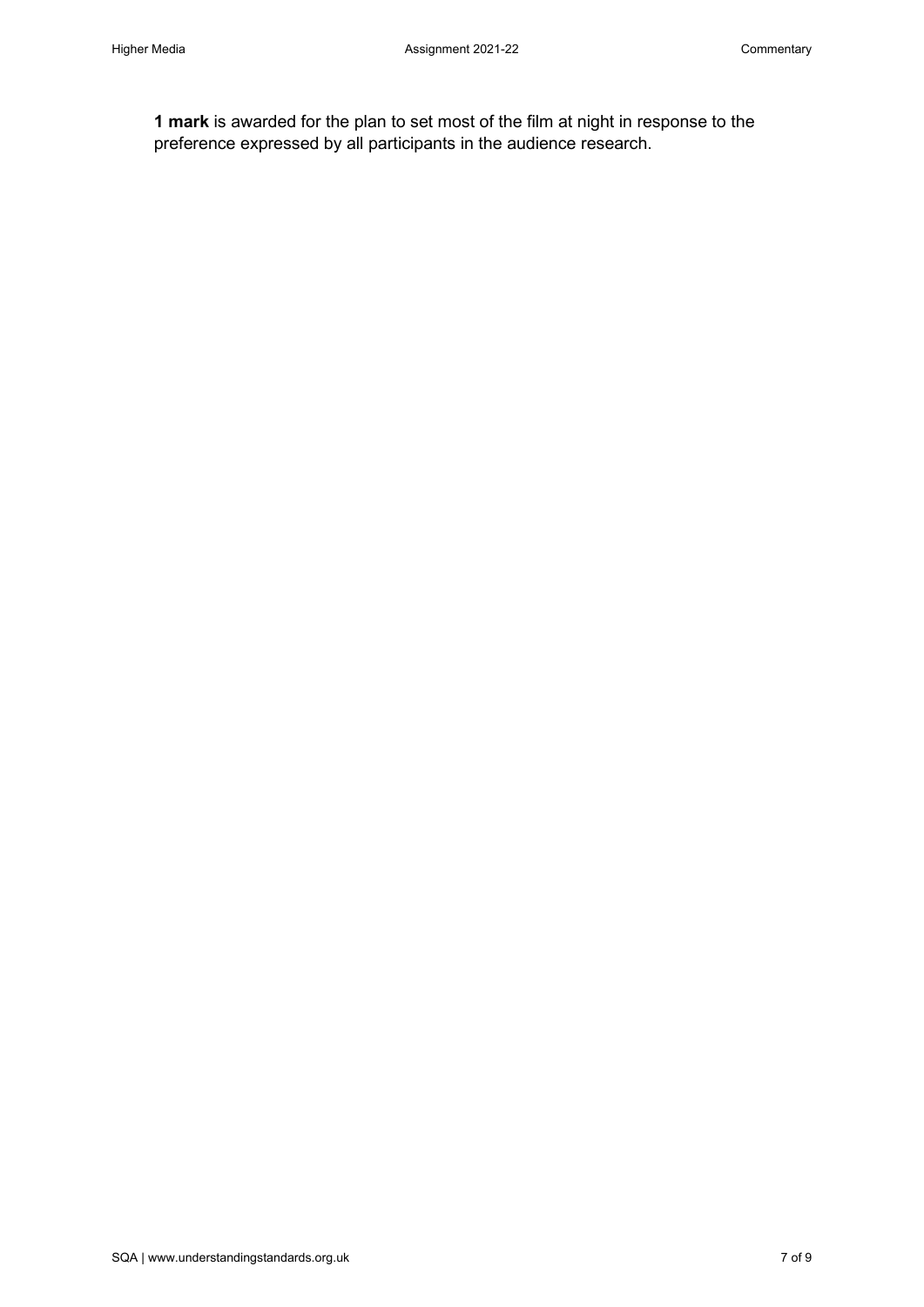# **Section 2: Development**

### **a. Evaluation of process**

The candidate was awarded **10 marks**.

There are four developed points of evaluation.

There is a developed point of evaluation around the impact that the new Covid restrictions had on the planned filming schedule, with discussion of actions taken to solve the issue and an evaluation of the impact of this on the finished film.

There is a developed point of evaluation relating to the role of location scout and the issues around the discovery that the planned location was no longer available, what action was taken to resolve this, and the reflection on the ultimate improvement this led to in the finished film.

There is a developed point of evaluation about the impact of Covid on the availability of actors, and the need of the candidate to step in as an actor, despite a lack of talent. This is exemplified and the outcome of these changes is evaluated.

There is a developed point of evaluation relating to the need for the filmmaker to also step into the role of make-up artist with a detailed description of the actions taken in order to carry out this role, and an evaluation of the impact on this finished film.

Because of the range and consistency of these developed points of evaluation, and the clear focus throughout on relevant production roles and institutional contexts, the script is awarded the higher mark in the 9-10 band.

### **b. Evaluation of content**

The candidate was awarded **18 marks.** 

The first four paragraphs are developed points of evaluation.

The first paragraph explains the use of cross-cutting to add intensity and reflects on specific reasons why it didn't turn out as hoped. The evaluation comes through in the reflection on potential improvements along with a discussion of which parts are still effective.

The second paragraph evaluates the use of camera at this point in the film, discussing in detail the shots used and why, and evaluating their effectiveness alongside a consideration of ways this could have been improved.

The third paragraph discusses the next section of the film, this time focusing on camera alongside the acting in the shots. There is evaluation throughout the paragraph which touches on the technical understanding of the issue around the quality of footage shot on different devices, as well as suggestions for how the